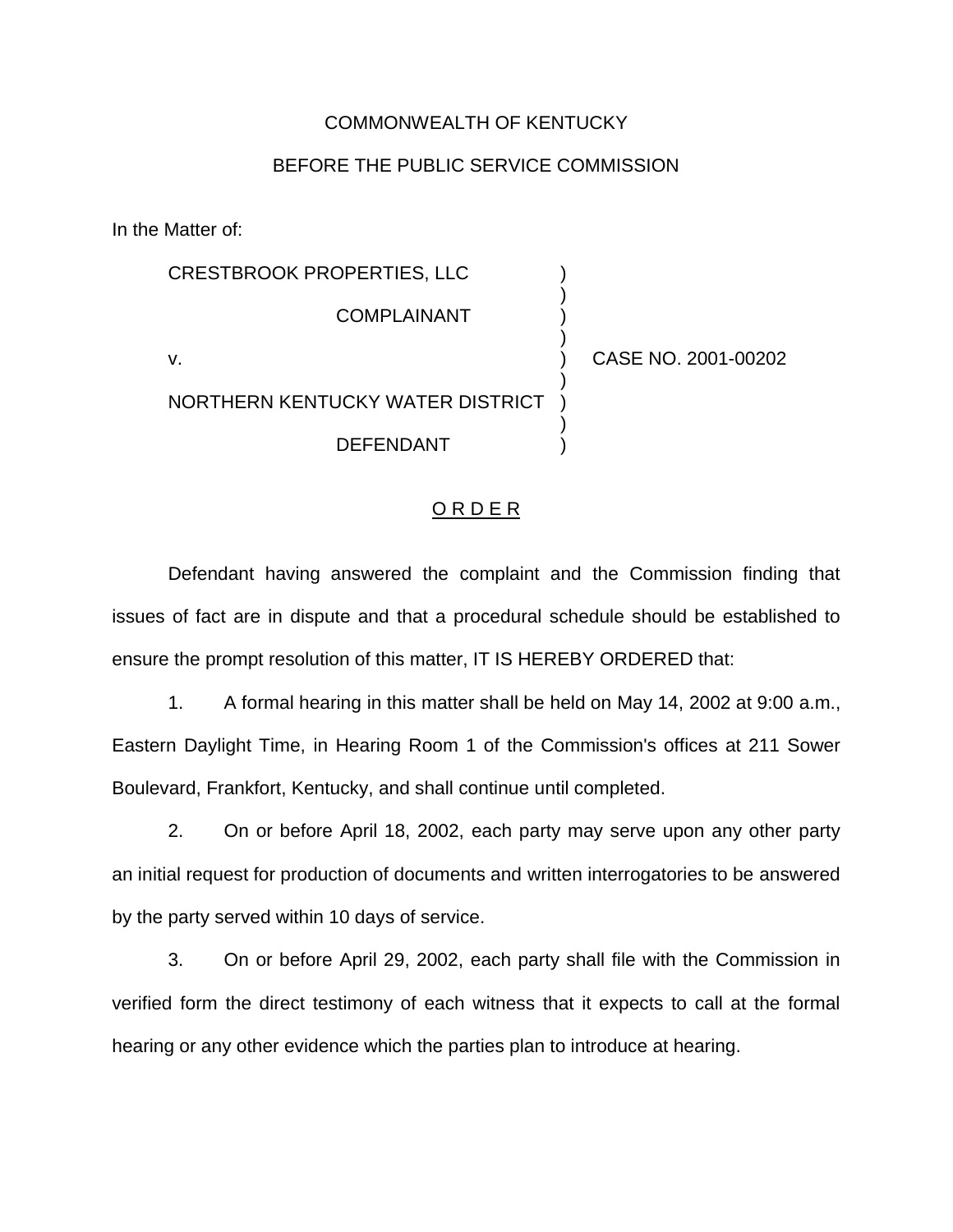4. On or before May 6, 2002, each party shall file with the Commission in verified form the testimony of each rebuttal witness that it expects to call at the formal hearing.

5. Direct examination of witnesses shall be limited to the authentication and adoption of that written testimony. No summarization of written testimony by the witness shall be permitted.

6. Witnesses who have filed written direct and rebuttal testimony shall present that testimony at the same sitting. Opposing parties may cross-examine such witnesses on both direct and rebuttal testimonies.

7. No opening statements shall be made at the hearing.

8. Within 15 days of the filing of the hearing transcript with the Commission, any party may submit a written brief. Briefs shall not exceed 25 pages in length.

9. Copies of all documents served upon any party shall be served on all other parties and filed with the Commission.

10. Motions for extensions of time with respect to the schedule herein shall be made in writing and will be granted only upon a showing of good cause.

11. To be timely filed with the Commission, a document must be received by the Secretary of the Commission within the specified time for filing except that any document shall be deemed timely filed if it has been transmitted by United States express mail, or by other recognized mail carriers, with the date the transmitting agency received said document from the sender noted by the transmitting agency on the outside of the container used for transmitting, within the time allowed for filing.

-2-